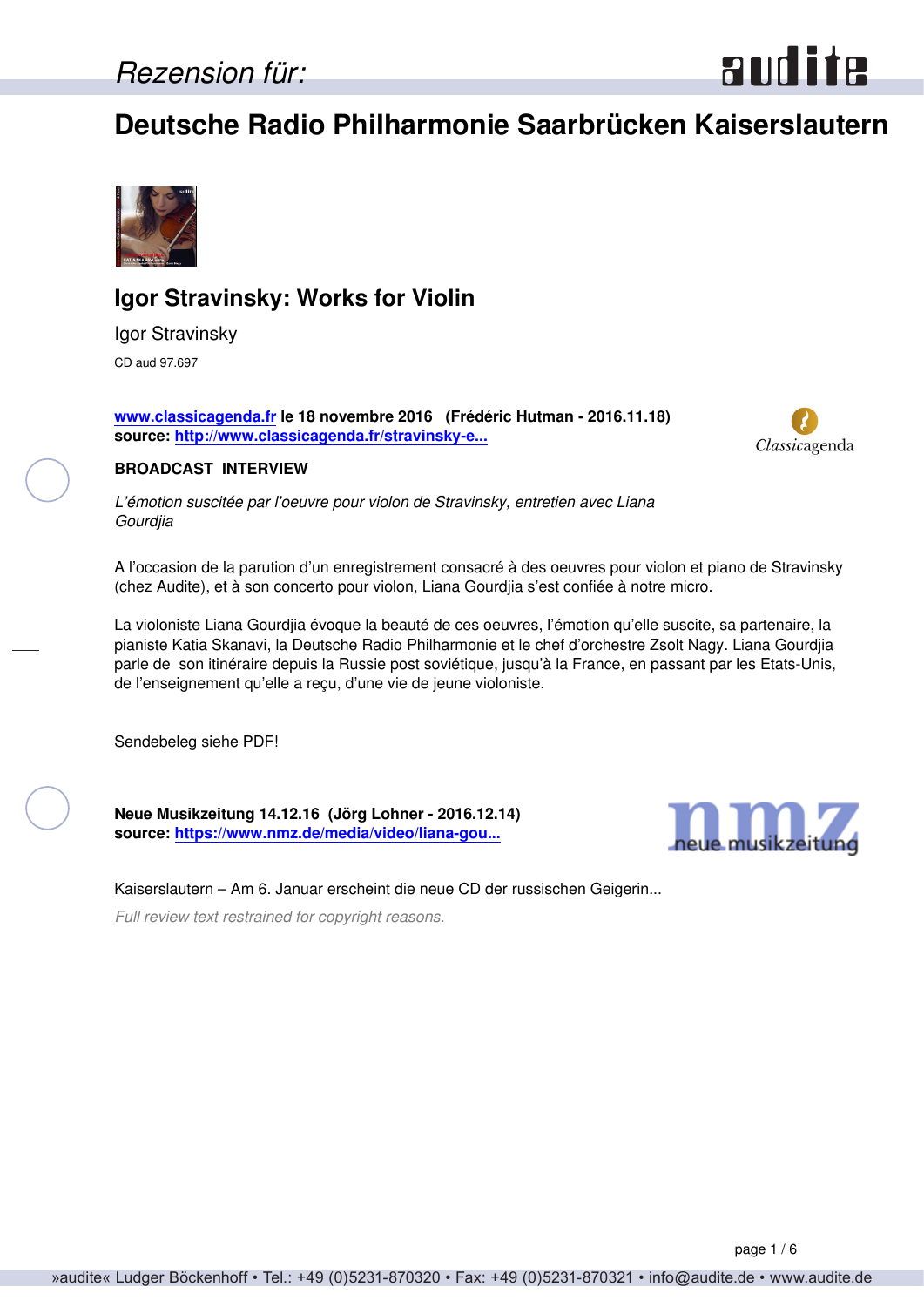### **RUILLE**

**L'éducation musicale no 110 janvier 2017 (Jean-Pierre Robert - 2017.01.01) source: [http://www.leducation-musicale.com/newsl...](http://www.leducation-musicale.com/newsletters/breves0117.html#cd26)**



L'exécution qu'en donne Liana Gourdjia, formée entre autres à l'école russe de violon et professeure à l'École Normale de Musique de Paris, est exemplaire de maîtrise et de finesse, et l'accompagnement du Deutsche Radio Philharmonic sous la direction limpide de Zsolt Naky est parfaitement adéquat.

*Full review text restrained for copyright reasons.*

**Pizzicato 13/01/2017 (Remy Franck - 2017.01.13) source: [http://www.pizzicato.lu/stravinsky-mit-v...](http://www.pizzicato.lu/stravinsky-mit-viel-sensualitat/)**



#### **Stravinsky mit viel Sensualität**

Auf dieser ganzen und vom Programm her originellen Stravinsky-CD besorgt die russische Geigerin Liana Gourdjia zunächst knackig frische Interpretationen einiger Stücke für Violine und Klavier, in denen sie sich auch ganz schön sensuell und leidenschaftlich geben kann. Hier kommt eigentlich alles zusammen, um die kleinen Stücke in ihrer ganzen Rhetorik auszuschöpfen.

Hier haben wir es offensichtlich mit einer Geigerin zu tun, deren Musiksprache durch die sinnlichen Komponenten geprägt wird, und vom Bedürfnis, den Tonraum mit Musik so zu füllen, dass diese vom erlebenden Ich zu erlebenden Du strömt. Und in diesem Musizieren wird sie von Katia Skanavi bestens und mitgestaltend unterstützt.

Im Violinkonzert gibt es eine angenehme Klarheit des musikalischen Diskurses auch im Orchesterpart. Solistin und Dirigent bemühen sich, die reizvollen melodischen Strukturen optimal herauszuarbeiten und die Musik so stimmungsvoll und lebendig wie nur möglich zu gestalten. Sie konzentrieren sich dementsprechend auf die Rhythmik, den federnden Schwung und die Farben der Musik. Extreme werden dabei tunlichst vermieden, sodass die Musik in ihrer ganzen Vitalität auch elegant bleibt und letztlich doch nie technisch-kühl wirkt, weil auch hier Sensualität eine große Rolle spielt.

Here we have very sensual Stravinsky performances. In the concerto, Liana Gourdjia and Darrell Ang care for melodies as well as for colours, rhythm and flexibility.

**<https://vimeo.com> 01.01.2017 (Die Bildmischer - 2017.01.01) source: <https://vimeo.com/195616077>**



VÖ-Ankündigung inkl. Video-Trailer siehe PDF!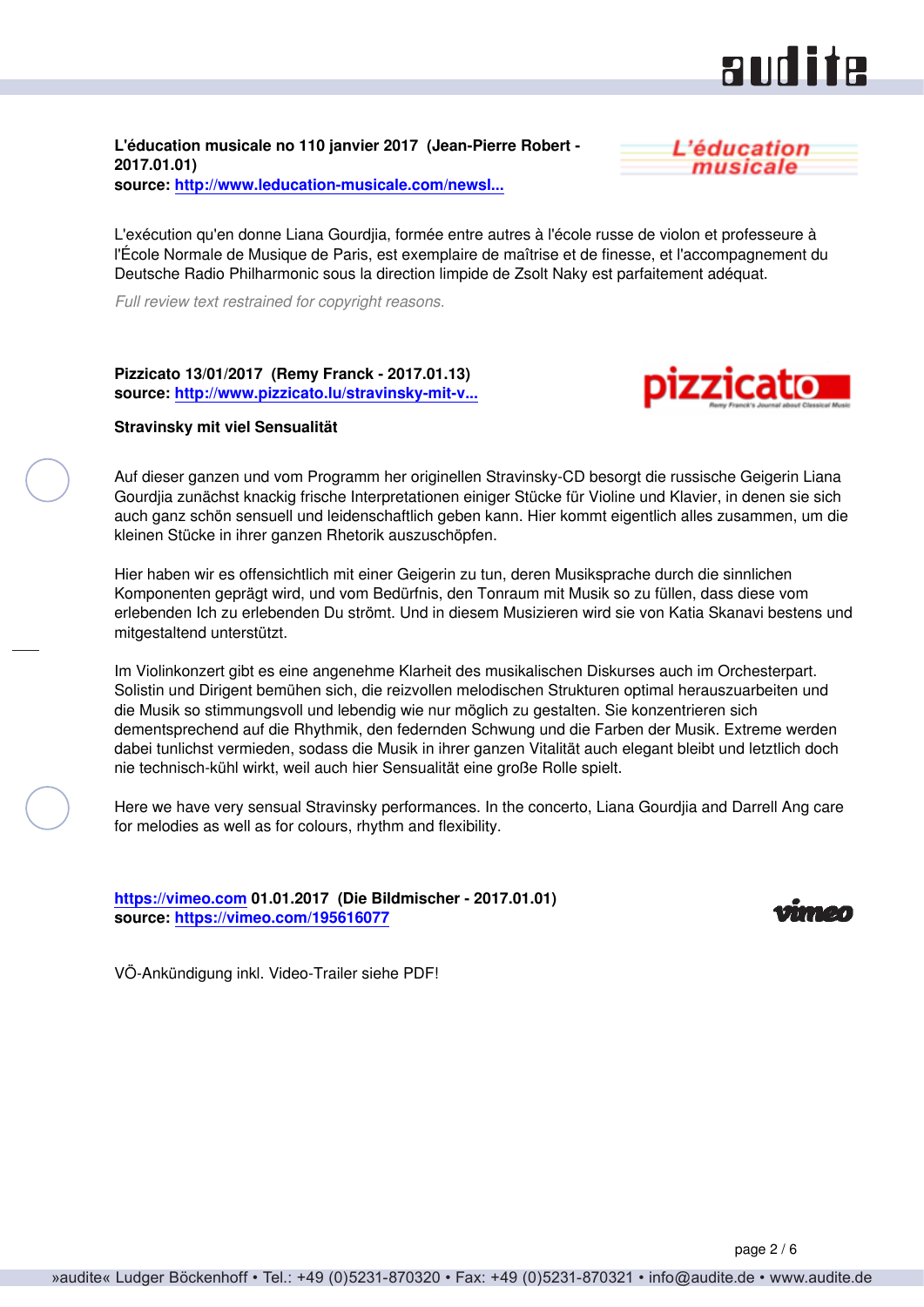

theguardian

**The Guardian Sunday 12 February 2017 (Fiona Maddocks - 2017.02.12) source: [https://www.theguardian.com/music/2017/f...](https://www.theguardian.com/music/2017/feb/12/stravinsky-violin-concerto-works-for-violin-and-piano-review-liana-gourdjia-katia-)**

**Power and Poetry**

This is gutsy playing, full of power and poetry, with crisp orchestral support.

*Full review text restrained for copyright reasons.*

**[www.classictoulouse.com](http://www.classictoulouse.com) 4 février 2017 (Serge Chauzy - 2017.02.04) source: [http://www.classictoulouse.com/disques-s...](http://www.classictoulouse.com/disques-stravinsky-gourdjia.html)**

#### **Stravinsky et le violon**

La violoniste sait allier la beauté intrinsèque de sa sonorité à l'écriture acérée de Stravinsky. Elle forme avec Katia Skanavi un duo parfaitement affuté. [...] Avec le soutien du bel orchestre de la Deutsche Radio Philharmonie, dirigé par le chef hongrois Zsolt Nagy, Liana Gourdjia s'empare de cette partition avec une évidente autorité. Elle en assume vaillamment le caractère virtuose souhaité par le compositeur, ainsi que le style néoclassique, tout en soulignant l'invention de l'écriture. Sans froideur aucune, son interprétation charme l'oreille autant que l'esprit.

*Full review text restrained for copyright reasons.*

#### **Audio 3/2017 (Andreas Fritz - 2017.03.01)**

#### **KLANG TIPP**

Dieses Violinkonzert hätte es beinahe nie gegeben: Nur weil sich Strawinsky dazu überreden ließ, entstand das neoklassizistische Meisterwerk. Die Geigerin Liana Gourdjia interpretiert den Solopart technisch makellos und dennoch sensibel und farbenreich. Dies gilt besonders für die beiden Mittelsätze. Auch die anderen Stücke, zum Großteil für Violine und Klavier bearbeitet, machen viel Spaß: Egal, ob Suite italienne, Tango, Danse Russe oder Divertimento – Gourdjia reißt den Zuhörer mit. Auf einem ebenso hohen Niveau bewegen sich ihre Mitstreiter. Eine schöne, sehr natürlich und differenziert aufgenommene CD mit einer Spielzeit von mehr als 77 Minuten.

**Diapason Mars 2017 (Jean-Michel Molkhou - 2017.03.01) source: [https://issuu.com/pompeya/docs/diapason\\_...](https://issuu.com/pompeya/docs/diapason_france__mars_2017)**

Rezension siehe PDF!





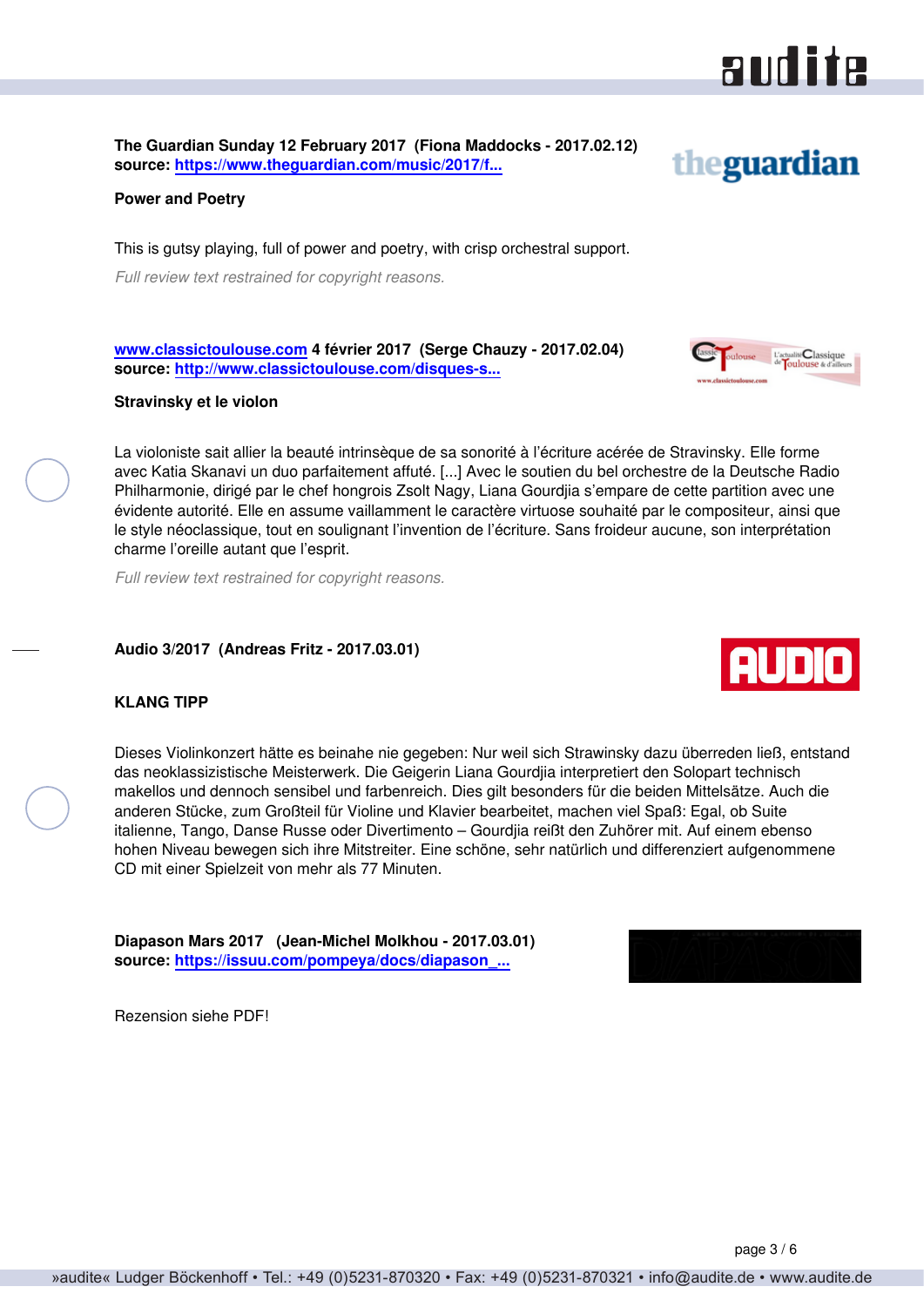

**Bayern 4 Klassik - CD-Tipp 01.03.2017 ( - 2017.03.01) source: [http://podtail.com/podcast/cd-tipp-br-kl...](http://podtail.com/podcast/cd-tipp-br-klassik/liana-gourdjia-spielt-strawinsky-01-03-2017/)**

**BROADCAST CD-Tipp**

*Liana Gourdjia spielt Strawinsky*

Sendebeleg siehe PDF!

**Fono Forum April 2017 (Giselher Schubert - 2017.04.01)**

Strawinsky notiert in seinem bestechend originellen Violinkonzert die Ausdrucksanweisung "brillante" nicht etwa zur Solovioline, wie es zu erwarten gewesen wäre, sondern zu den Klarinetten. Und tatsächlich emanzipiert er auch Orchesterinstrumente immer wieder mit solistischem Spiel, sodass es im Konzert zu einer Vielzahl spannender Duette kommt: etwa zwischen der Solovioline und den Fagotten oder den Posaunen, den Trompeten oder Flöten. Im Finalsatz duettiert der Solist auch mit dem Konzertmeister des Orchesters fast schon wie in einem Doppelkonzert: Im Grunde konzertiert nicht nur der Solist, sondern auch das Orchester mit seinen verschiedenen Klanggruppen.

Das führt natürlich zu heiklen interpretatorischen Fragen, die gänzlich unterschiedlich gelöst wurden. Robert Craft etwa, der enge Vertraute des späten Strawinsky, lässt in seiner Einspielung den Solisten zurücktreten, der so gewissermaßen das orchestrale Musizieren kommentierend begleitet, während in einer Einspielung mit David Oistrach der Solist unangefochten dominiert und das Orchester als Klangkulisse die Musik reich bewegt grundiert.

Liana Gourdjia stellt sich auf dieses ungewöhnliche konzertante Musizieren mit stupender Musikalität sehr überzeugend ein. Sie dominiert nicht nur, wo es die Musik erfordert, sondern nimmt sich auch zurück – nicht nur durch dynamische Differenzierungen, sondern mehr noch durch die Intensität der Tonartikulation; sie gestaltet mit makellos-blendender Technik eben ganz aus der Musik heraus. Die Deutsche Radio Philharmonie unter Zsolt Nagy greift den lebhaften, eher schwingenden als stampfenden konzertanten Impetus, der Strawinskys Partitur durchzieht, niveauvoll auf. Und auch Katia Skanavi, die als Pianistin bei den Solostücken mehr als bloß assistiert, erweist sich als eine kongeniale Partnerin.

**[Fanfare](http://www.fanfaremag.com/) June 2017 (Michael De Sapio - 2017.06.01) source: [http://www.fanfarearchive.com/articles/a...](http://www.fanfarearchive.com/articles/atop/40_6/4063350.az_STRAVINSKY_Chanson_Russe_Danse.html)**



I happen to be one of those (probably rare) listeners for whom Stravinskian Neoclassicism constitutes daily bread. I could listen to this kind of music literally every day, and a disc of Stravinsky's violin music is enough to put me in seventh heaven. While this recording does not include the cool and cerebral Duo concertant, Stravinsky's masterpiece in the violin-and-piano medium, it does make us aware of what a good piece the often overlooked Divertimento is. It is an arrangement of movements from the ballet The Fairy's Kiss, which is in turn based on early piano pieces and songs of Tchaikovsky. Like many of Stravinsky's works in this medium, it originated as an effort to create repertoire for him and violinist Samuel Dushkin to play on their tours together. Similar to much of Stravinsky's work from Petrushka on, the five-movement suite is a sort of apotheosis of 19th-century salon music. Notable is how Stravinsky often lets Tchaikovsky's melodies speak for themselves rather than throwing them off-kilter in his usual fashion. There is more sweetness and affection than irony in this particular hommage.

These performances by the Russian violinist Liana Gourdjia are thoughtful, measured, and alive to the quiet



FONO FORUM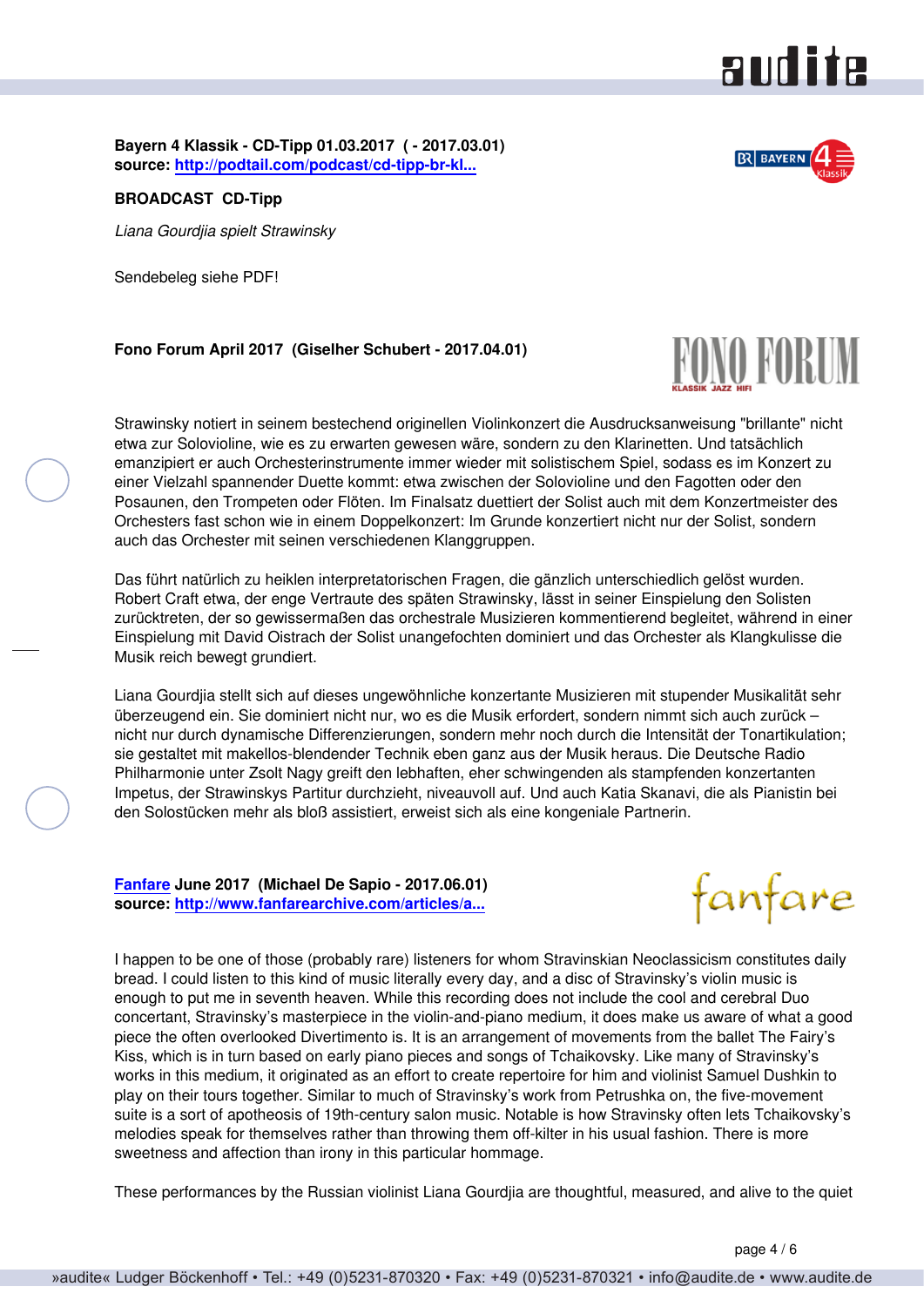## **audite**

moments of reflective beauty in Stravinsky's music. Many a violinist has tried to play Stravinsky as if he were Borodin or Glazunov, and so Gourdjia's restrained, sensitively varied tone is most welcome. The partnership of Gourdjia and Katia Skanavi is defined by filigree counterpoint, careful articulation, and wit. Listen, for instance, to the delightful rubato they apply to the Pas de deux of the Divertimento. The last movement of the Divertimento is a delightful romp, the two musicians enjoying its quirky eccentricity.

My test for a Stravinsky violinist is how he or she handles something as simple as the Serenata or Gavotta of the Suite italienne. Pieces like these (one might also mention Ravel's Tombeau de Couperin) reflect a distinctive post-World War I mood, a nostalgic backward glance backward to a gentler epoch. It was from such works that the Neoclassical movement grew. When done just right, the haunting quality of these pieces can make your throat ache; Gourdjia and Skanavi achieve this.

In the concerto, Gourdjia reveals the Russian hearth that lies behind the work's Neoclasssical facade, as shown in the many passages of joyous "fiddler on the roof" scratching and scraping. In these passages Gourdjia flashes and slashes, not attempting to make the rough places plain. (Compare her tensile declamation of the Aria I with Hilary Hahn's smooth cantilena on her Sony recording.) On the debit side, the more deliberate tempos often result in a loss of energy and drive. This is particularly true of the Capriccio, which lacks the brio and sense of catharsis it has in some performances; one has the impression that Gourdjia wants this movement to go faster. There are, moreover, a couple of crucial moments—such as the opening of Aria II—where Gourdjia and the orchestra are not glued together as closely as they might be.

For listeners who are primarily interested in the concerto (which is not "rarely performed," as the blurb on the back of the disc has it) there are many other versions to choose from; my favorites are those by Hahn and Anne-Sophie Mutter, both of which outshine this one. But what sets this disc apart is the unique combination of pieces. Where else can you find this assortment of miniatures—transcriptions of movements from earlier works including Mavra, Petrushka and The Firebird? Stravinsky's reinvention of a Tango (transcribed from the original for piano) has playful mischief, and the Chanson Russe (transcribed from Mavra) a songful pathos in these accounts.

So, a few reservations about the concerto but none whatsoever about the other works, especially the Divertimento which sounds most satisfying. Gourdjia's playing combines Classical restraint and Russian fervor. It's unfortunate she avoided the Duo concertant, and I hope she records it in future. With excellent recorded sound, this disc is recommended to Stravinskians as well as violin lovers who are normally resistant to Stravinsky.

**[www.utmisol.fr](http://www.utmisol.fr) 24.07.2017 (Jean Jordy - 2017.07.24) source: [http://www.utmisol.fr/index.php?article=...](http://www.utmisol.fr/index.php?article=830)**



Ce disque entièrement consacré au génial compositeur du Sacre du Printemps se...

*Full review text restrained for copyright reasons.*